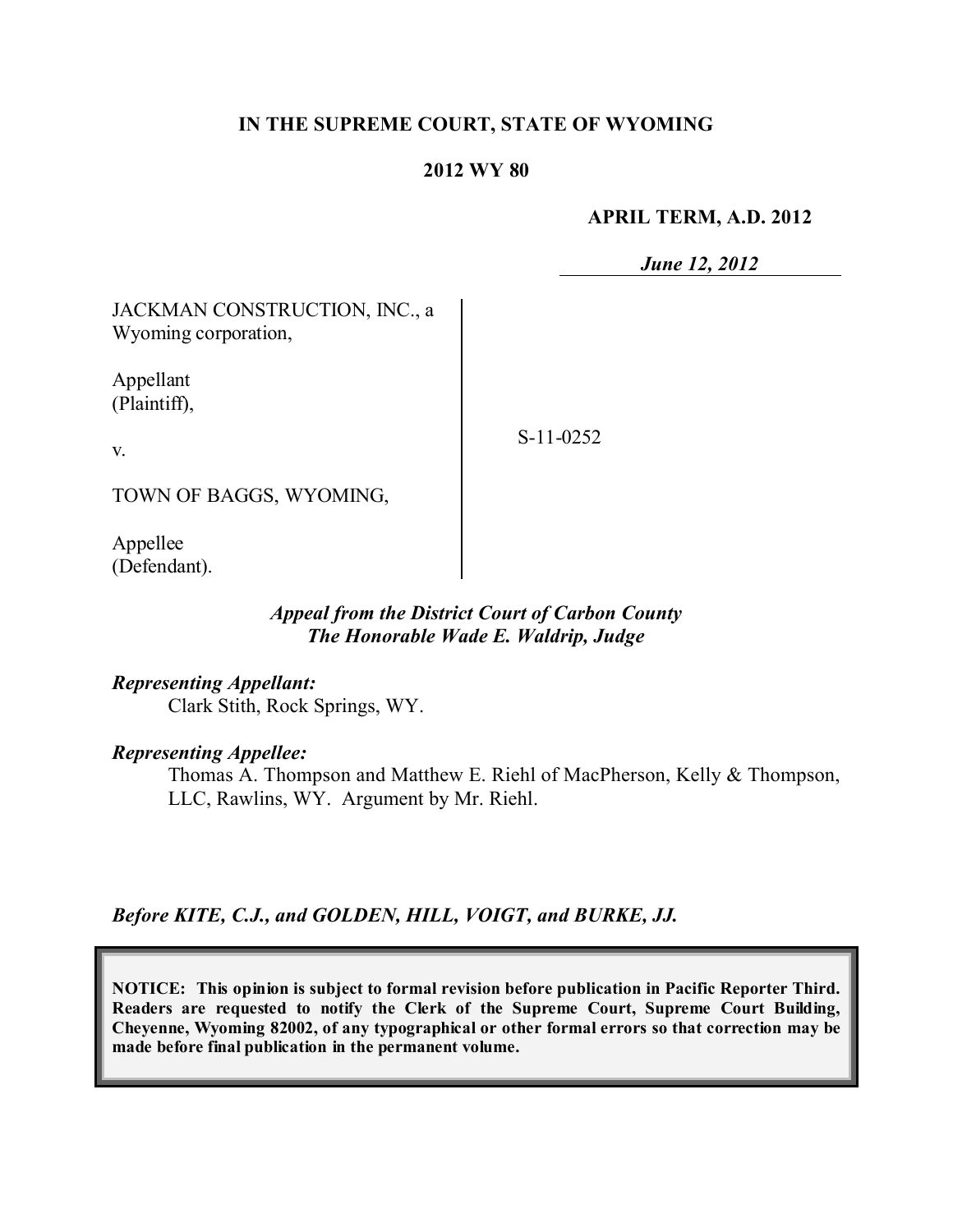# **HILL,** Justice.

[¶1] Jackman Construction, Inc. (Jackman), was awarded a contract to improve the Town of Baggs' (the Town) water treatment plant. After the project suffered significant delays, payments were submitted and accepted, and a dispute ensued as to whether or not the last payment constituted "final payment." Jackman filed a governmental claim as well as a complaint for breach of contract, both seeking damages from the Town. The Town filed its "Motion for Summary Judgment," which the district court granted. We affirm.

## **ISSUES**

[¶2] Jackman presents three issues for our consideration:

- A. Whether the district court erred in finding no genuine issues of material fact and that the last payment by the Town to Jackman was "Final Payment" under the contract between the parties;
- B. Whether the district court erred in finding no genuine issues of material fact and that the Town did not expressly acknowledge in writing that the issue of liquidated damages was still unsettled when it made its last payment to Jackman; and
- C. Whether the district court erred in finding no genuine issues of material fact and that Jackman was required to submit, but had not submitted, a written "claim" in connection with the Town's imposition of liquidated damages.

### **FACTS**

[¶3] In September of 2006, the Town sought bids to upgrade its water treatment plant. The Town awarded one general contract to Jackman and one general contract to Westech Construction. On December 20, 2006, the Town and Jackman entered a contract detailing the work to be performed by Jackman as well as the price to be paid by the Town.

[¶4] Originally, the contract required Jackman to be substantially finished with its construction within 120 days. An additional 30 days was given for finalization, including payment, for a total projected time of 150 days. A "Notice to Proceed" was sent to Jackman on March 15, 2007, effective as of March 22, 2007.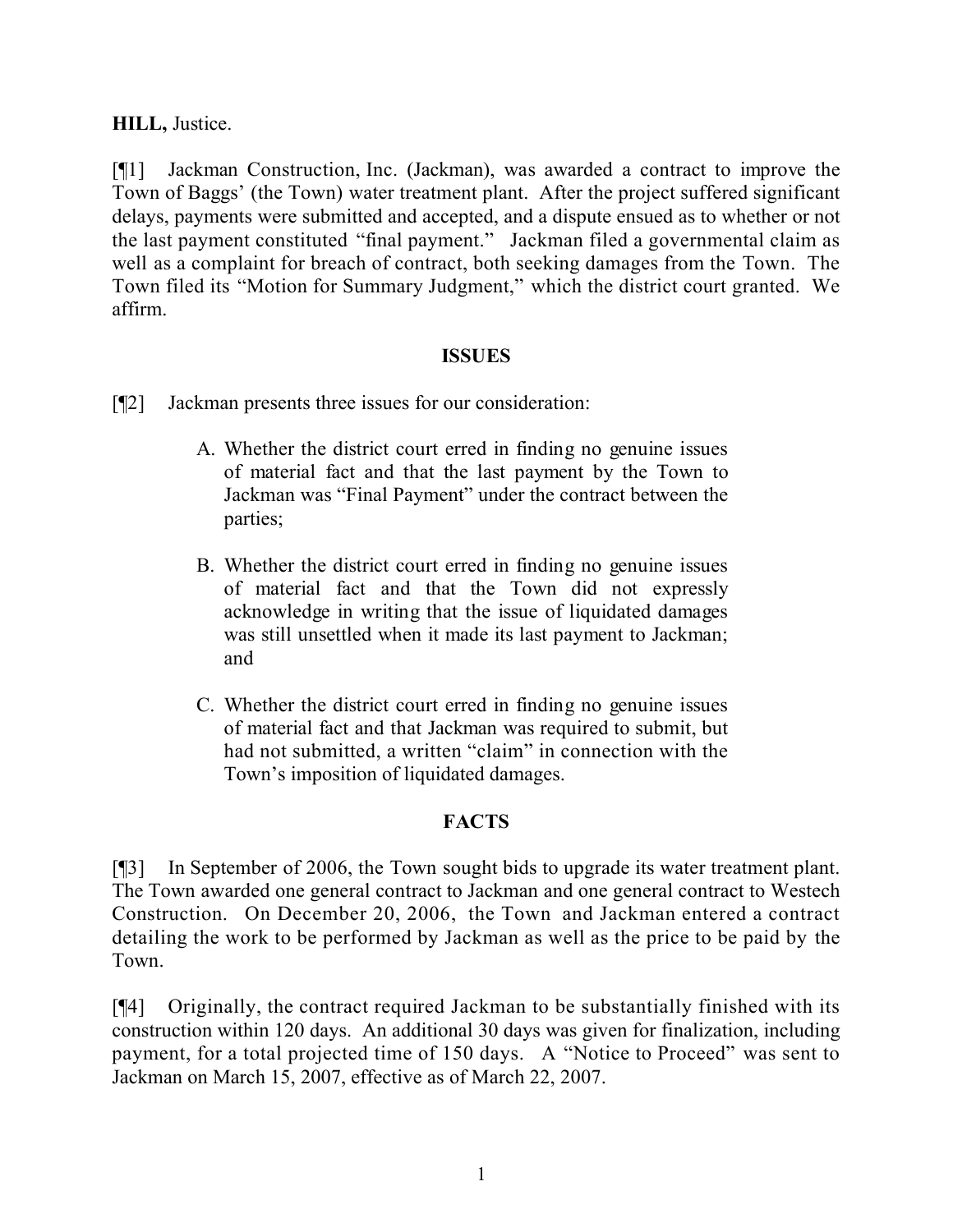[¶5] The dates of the project were affected by change orders filed by the Town. Also, the cost of the project increased. Change Order No. 3, effective July 11, 2007, altered the date of completion to 36 calendar days later, making the date for "final payment" September 26, 2007. Change Order No. 5 increased the contract price by \$4,670.00, increased the contract time by 3 days, making the date for "final payment" September 29, 2007. Change Order No. 7 again increased the contract price, this time by \$3,488.00 and changed the contract time as well, making the date for "final payment" April 26, 2008. Change Order No. 7 added 208 days for "approved delays." All of these change orders were submitted by Jackman. As it happened, due to project delays, the Certificate of Substantial Completion was dated September 12, 2008, and final completion occurred on October 13, 2008.

[¶6] After the project was substantially completed, Jackman sought "final payment" from the Town in the amount of \$187,944.08. However, the Town approved "final payment" to Jackman for a smaller amount, \$154,968.08. Correspondence from the Town to Jackman incorporated Change Order Nos. 1-7 into the ultimate approval of paying the smaller amount to Jackman. The correspondence also explained that the Town purposefully would withhold \$100,000.00 in liquidated damages, at the rate of \$500.00 per day, for 200 days of delay by Jackman Construction, pursuant to the contract.

[¶7] On June 18, 2009, Jackman approved Change Order No. 7, which recognized a time delay grant of 208 days. On June 20, 2009, Jackman deposited the "final payment" check from the Town, in the amount of \$154,968.08, which reflected the "final payment" approved by the Town, not the amount requested by Jackman of \$187,944.08. One year later, Jackman filed its "Notice of Governmental Claim under Wyo. Stat. Ann. § 1-39- 113 and Itemized Statement of Claim" against the Town. In its claim, Jackman sought damages in the amount of \$221,600,00, claiming \$100,000.00 in "unjustified assessment of liquidated damages" and \$121,600.00 in "other damages" due to additional expenses incurred by Jackman as a result of delay caused by the Town. Subsequent to its governmental claim, Jackman filed its complaint for breach of contract and unjust enrichment in which it sought \$221,600.00 from the Town.

[¶8] On July 11, 2011, the Town responded with its motion for summary judgment seeking final disposition on the grounds that: 1) Jackman failed to submit timely written notice of claims as required by the parties' contract and failed to comply with the contract regarding changes in contract price in that Jackman did not make any claim for any adjustment in the contract price; 2) pursuant to the contract, Jackman waived all claims against the Town when it accepted "final payment" from the Town; and 3) "unjust enrichment" is unavailable as a remedy because these parties have an express contract.

[¶9] The district court granted the Town's summary judgment as to both the \$100,000.00 in liquidated damages, and the \$121,600.00 in other damages. The court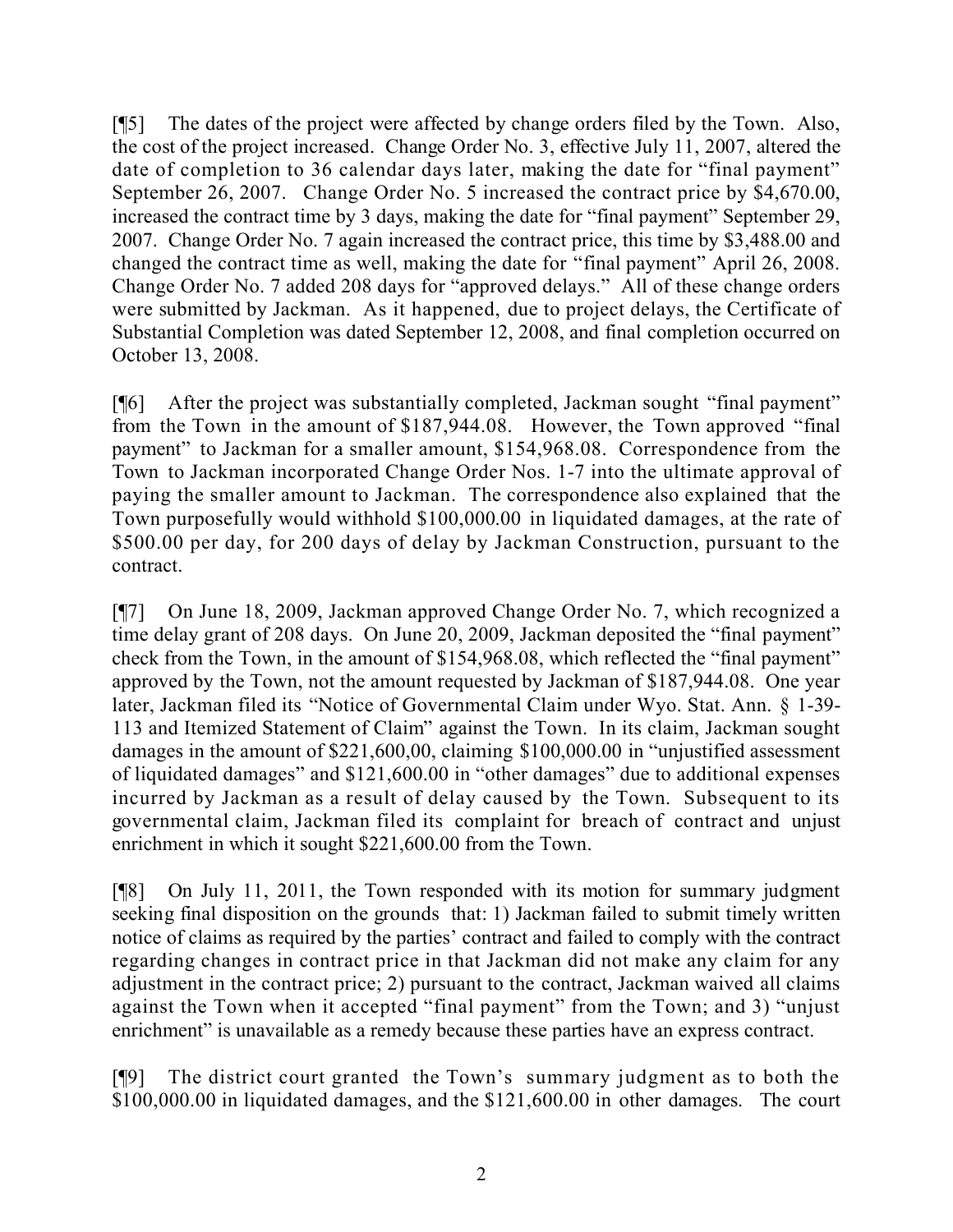stated that pursuant to the clear and unambiguous contractual terms, "Jackman Construction failed to make a written request of its claim and also waived any further claim against the . . . Town after . . . accept[ing] final payment." Also, Jackman's failure to notify the Town of *any* claim, during *any* time, falls far beyond the parameters of any waiver argument and cannot absolve it of its failure to abide by the clear contractual terms. This appeal followed.

### **STANDARD OF REVIEW**

[¶10] When reviewing an order granting summary judgment, we consider the record *de novo. Stone v. Devon Energy Prod. Co., L.P*., 2009 WY 114, ¶ 10, 216 P.3d 489, 492 (Wyo. 2009).

> [W]e have exactly the same duty as the district judge; and, if there is a complete record before us, we have exactly the same material as did [the district judge]. We must follow the same standards. The propriety of granting a motion for summary judgment depends upon the correctness of a court's dual findings that there is no genuine issue as to any material fact and that the prevailing party is entitled to judgment as a matter of law. This court looks at the record from the viewpoint most favorable to the party opposing the motion, giving to him all favorable inferences to be drawn from the facts contained in affidavits, depositions and other proper material appearing in the record.

*Wyo. Med. Ctr. v. Wyo. Ins. Guar. Ass'n*, 2010 WY 21, ¶ 11, 225 P.3d 1061, 1064 (Wyo. 2010) (quoting *McGarvey v. Key Prop. Mgmt. LLC*, 2009 WY 84, ¶ 10, 211 P.3d 503, 506 (Wyo. 2009)).

[¶11] The summary judgment ruling challenged in this case arose out of the district court's determination that the parties' agreement was clear and unambiguous. We review that determination by applying the following standards:

> The initial question of whether the contract is capable of being understood in only one way is a question of law for the court. If the court determines that the contract is capable of being understood in only one way, then the language used in the contract expresses and controls the intent of the parties. In such case, the next question, what is that understanding or meaning, is also a question of law. When we review the district court's summary judgment decisions that a contract is capable of being understood in only one way and what that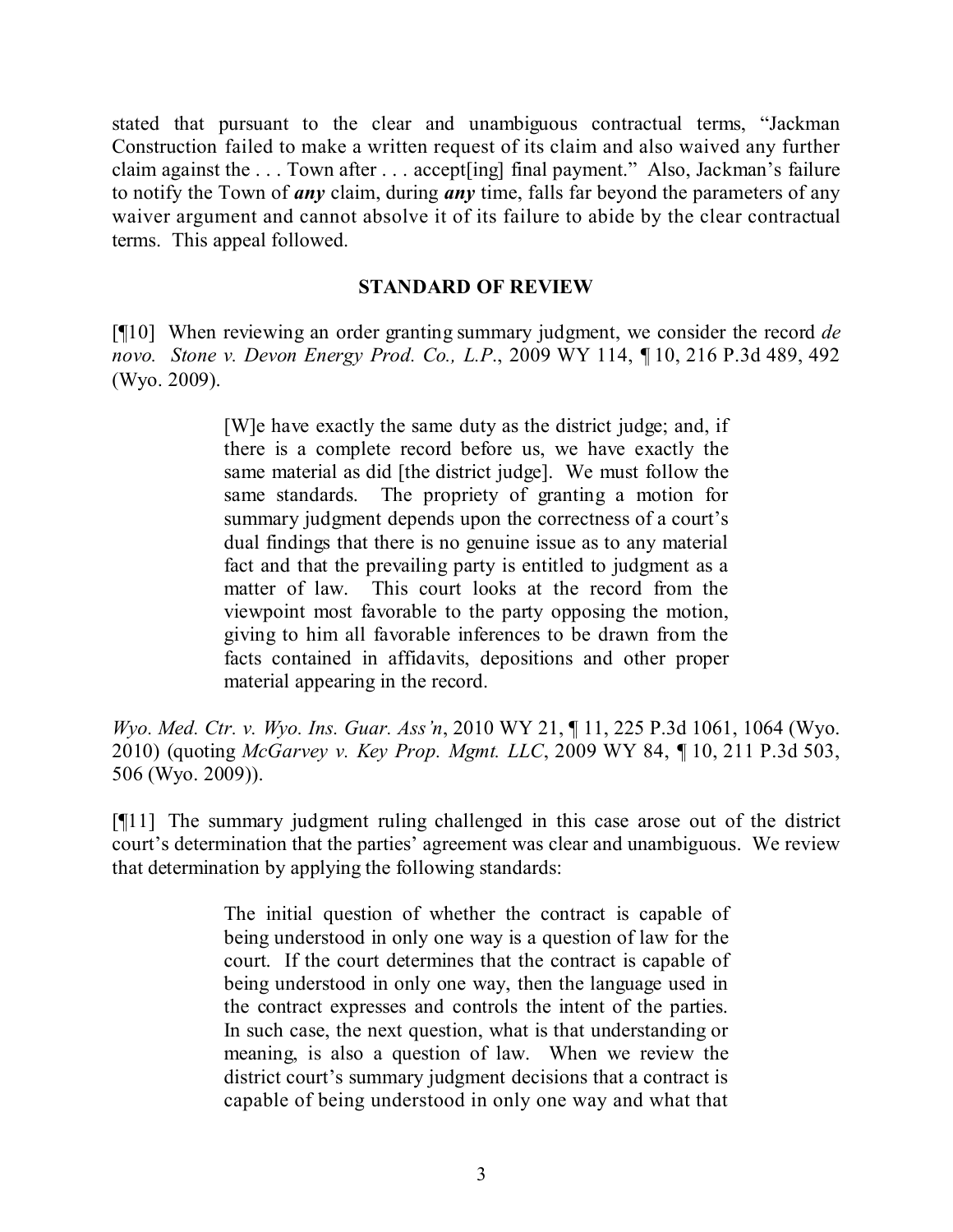understanding is, we accord no deference to those decisions. As we have said, "[w]e are . . . at liberty to make a determination as to the existence of ambiguity whether or not the parties here agree thereto one way or the other, and whether or not the trial court has reached a conclusion thereon one way or the other."

*Examination Mgmt. Servs. v. Kirschbaum*, 927 P.2d 686, 689 (Wyo. 1996) (internal citations omitted).

# **DISCUSSION**

# *Final Payment*

[¶12] Although Jackman's issue before us is generally whether summary judgment was appropriate, it is specific in clarifying each issue. First, Jackman argues that the district court erred in finding no genuine issues of material fact that the last payment from the Town to Jackman was "final payment," as defined by the contract.

[¶13] After a *de novo* review of the record, we conclude that the last payment from the Town to Jackman was indeed "final payment" as we will explain. Although it would be dispositive here if the check stated "final payment," that does not mean a genuine issue of material fact exists regarding whether or not check no. 1050 was "final payment." The record and timeline of events reveal sufficient evidence to support that conclusion. On April 3, 2009, the Town Engineer received Pay Request No. 3 from Jackman, as required by Article 14.07 of the contract. Pay Request No. 3 makes no reference to "final payment," which the contract did not require. Notably, however, a corresponding "Notice of Acceptance and Final Payment" was published for three days in the Rawlins Daily Times in accordance with Wyoming law. The final publication indicated that the contractor would be paid the "final payment" and the "full amount due him" on May 26, 2009.

[¶14] On May 26, 2009, the Mayor of Baggs executed Change Order No. 7, and signed Pay Request No. 3. Also, a "Supplement to Pay Request No. 3" was executed, entitled "Explanation for difference in payment from Contractor requested amount." On June 18, 2009, Jackman agreed to Change Order No. 7, and on June 30, 2009, check no. 1050 was endorsed and cashed by Jackman.

[¶15] Jackman concedes that it submitted to the project engineer two written requests for extensions of time over the course of the project. The parties memorialized the need for a 208-day increase in contract time in Change Order No. 7, executed by the project engineer on April 7, 2009, the Town on May 26, 2009, and Jackman on June 18, 2009. No record exists showing that Jackman sought or the Town gave *express* written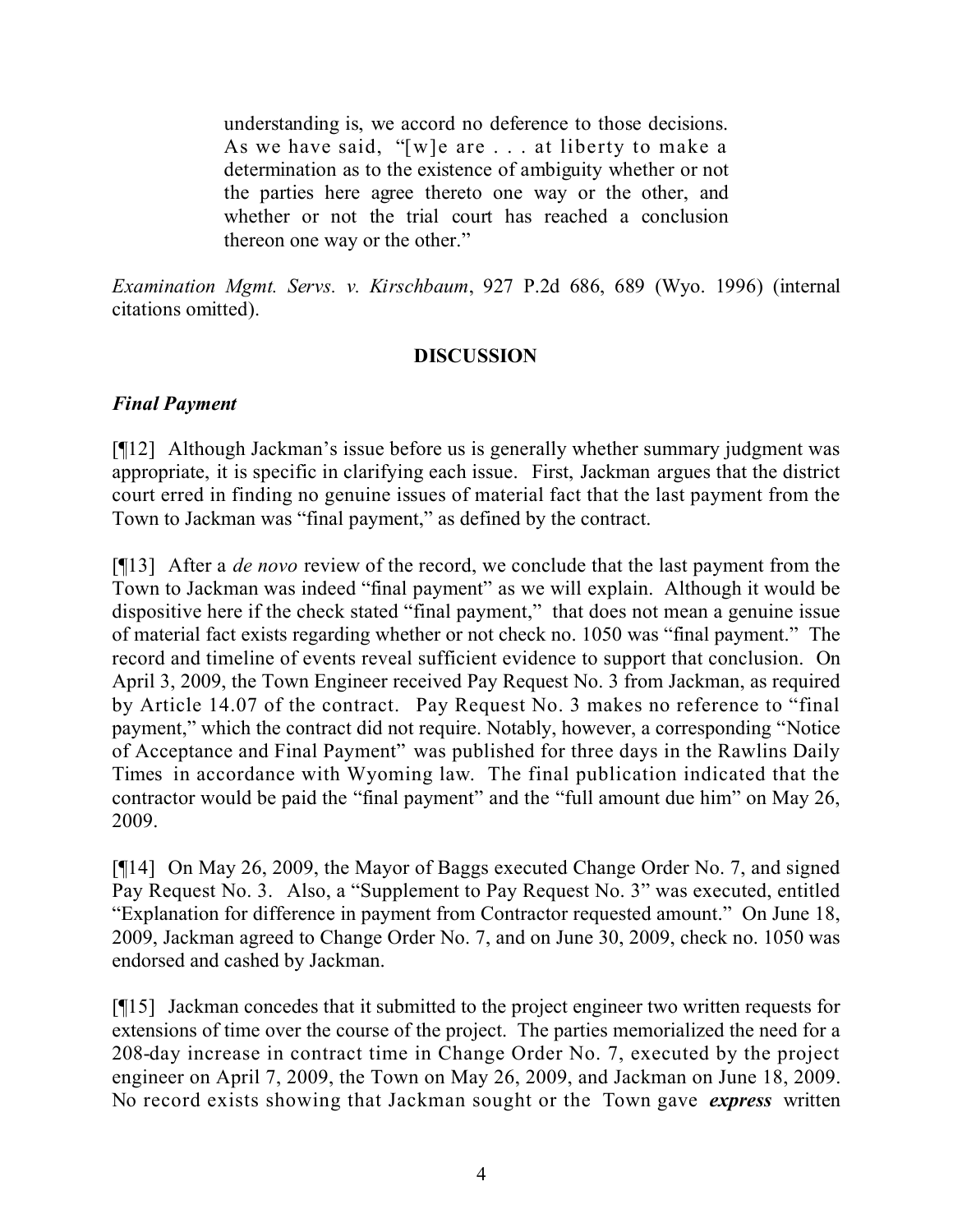acknowledgement of an unsettled claim regarding liquidated damages. Although Jackman points this Court to the Town Council minutes, the Town's letter entitled "Supplement to Pay Request No. 3," and even a written objection to the Town's assessment of liquidated damages prior to May 26, 2009, we cannot conclude any are sufficient under the clear terms of the contract to preserve Jackman's claim after it accepted "final payment." We will address those points, but conclude here that no issue of material fact exists to show any other scenario than that "final payment" was submitted by the Town, and accepted and cashed by Jackman.

# *Waiver*

[¶16] Jackman also argues that summary judgment was inappropriate because Section 14.09 of the General Conditions of the contract was ambiguous. Jackman points to the following language:

A. The making and acceptance of final payment will constitute:

….

2. a waiver of all Claims by Contractor against Owner other than those previously made in accordance with the requirements herein and *expressly* acknowledged by Owner in writing as still unsettled. [Emphasis added.]

[¶17] Jackman argues first that the payment received was not final. Jackman submits that it received express acknowledgement in writing from the Town acknowledging unsettled claims in the form of a letter, the Town Council minutes, the Town's letter entitled "Supplement to Pay Request No. 3," and a written objection to the Town's assessment of liquidated damages prior to May 26, 2009.

[¶18] In our estimation, Jackman has a less fixed definition of "express acknowledgment in writing" than does the Town. Jackman points to three choices that ostensibly show the Town's acknowledgement of unsettled claims, while the Town says there are none. Whether or not that difference precludes summary judgment, we discuss below.

[¶19] Having determined that Jackman accepted "final payment," we are now asked to determine if Jackman thus waived its right to object to liquidated damages being withheld. Jackman asserts that the Town's explanation letter accompanying "final payment" recognized a difference between the amount requested, and the amount paid, and thus impliedly recognized an unsettled claim between these parties. Also, Jackman asserts that by orally objecting to the liquidated damage amount (\$100,000.00) at a Baggs Town Council meeting, the minutes from that Town Council meeting suffice as a "written acknowledgement of an unsettled claim."